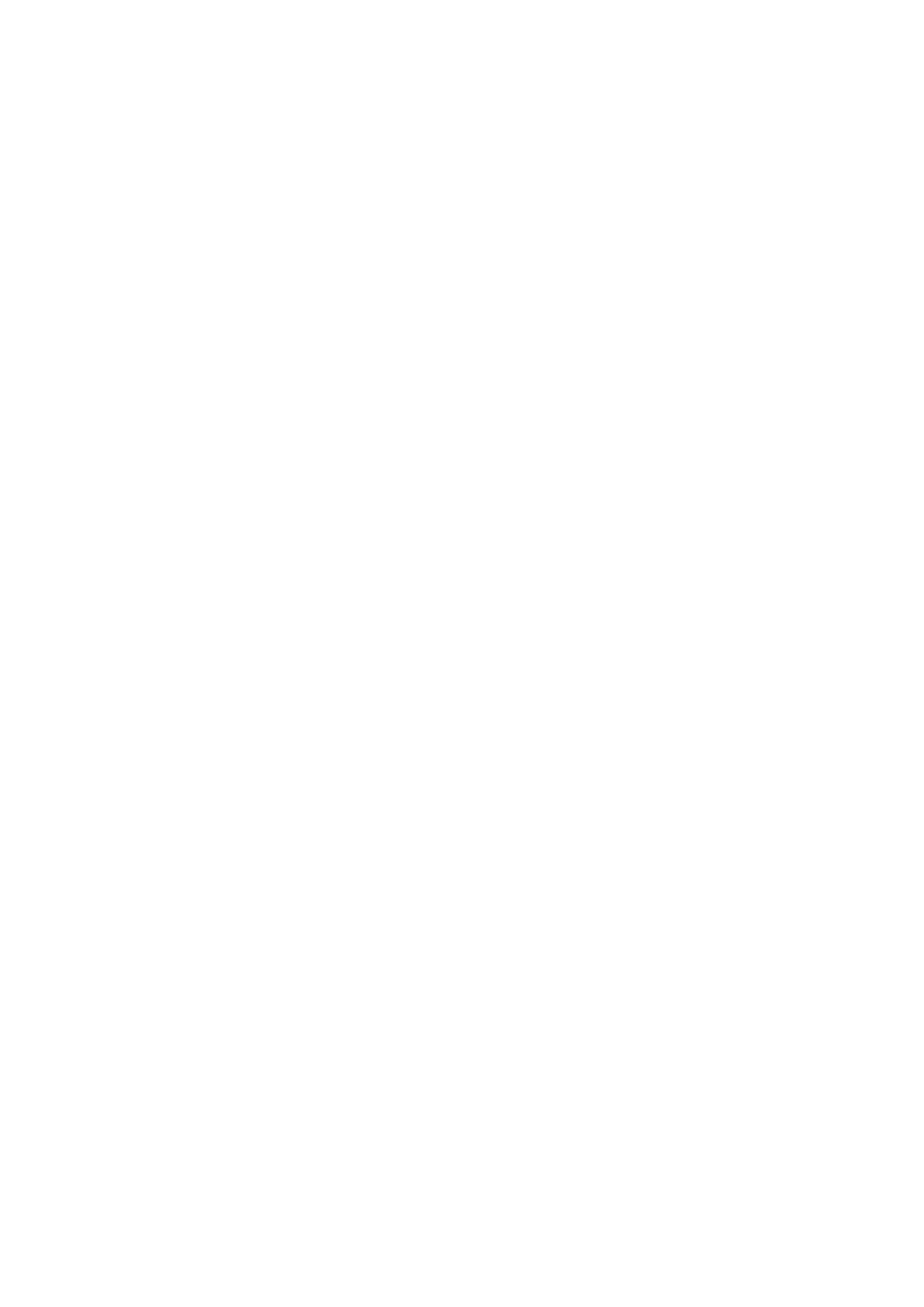

WARNING: INDICATES A POTENTIALLY HAZARDOUS SITUATION WHICH, IF NOT AVOIDED, COULD RESULT IN SERIOUS INJURY, MAJOR PROPERTY DAMAGE OR EVEN DEATH.

NOTE: INDICATES FURTHER INFORMATION.



TIP: PROVIDES HELPFUL SUGGESTIONS.

## **A.0 GENERAL**

- A.1 This manual comes with the awning and is also available on www.thule.com
- A.2 The manual must be read and understood before the device is set up, operated, cleaned or serviced.

# **B.0 SAFETY AND WARNINGS**

- B.1 Check and replace worn-out or defective parts. If you do not have sufficient technical knowledge, this must be done by a specialist.
- B.2 Periodically check the fixing status of the brackets, especially after having traveled the first kilometers after the assembly and every time before and after long journeys, making sure that they have not moved and that the tightening is correct. If you do not have sufficient technical knowledge, this must be done by a specialist.
- B.3 For motorized awnings :
- B.4 If the connection cable of the awning is damaged, it must be replaced by an expert.

A.3 Keep the manual and all instructions for future reference.

- B.5 Disconnect the power supply by means of the on/off switch before you clean the vehicle near the awning or the awning itself.
- B.6 To avoid shock hazard and/or accidental system shorting, always disconnect the battery or power source before working on or around the electrical system.
- B.7 Electrical devices are not toys. Keep out of the reach of children. Prevent children from playing with the switch.
- B.8 Do not use electrical equipment if you are lacking in concentration or awareness, or are under the influence of drugs, alcohol or medication. Even a short moment of inattentiveness can lead to serious accidents and injuries when using electrical equipment.

# **C.0 DRIVING PROPERTIES & REGULATIONS**

C.1 The vehicle's speed must always be adjusted to the load being carried and the current driving conditions, such as the road type,

road quality, wind conditions, traffic intensity and applicable speed limits, but must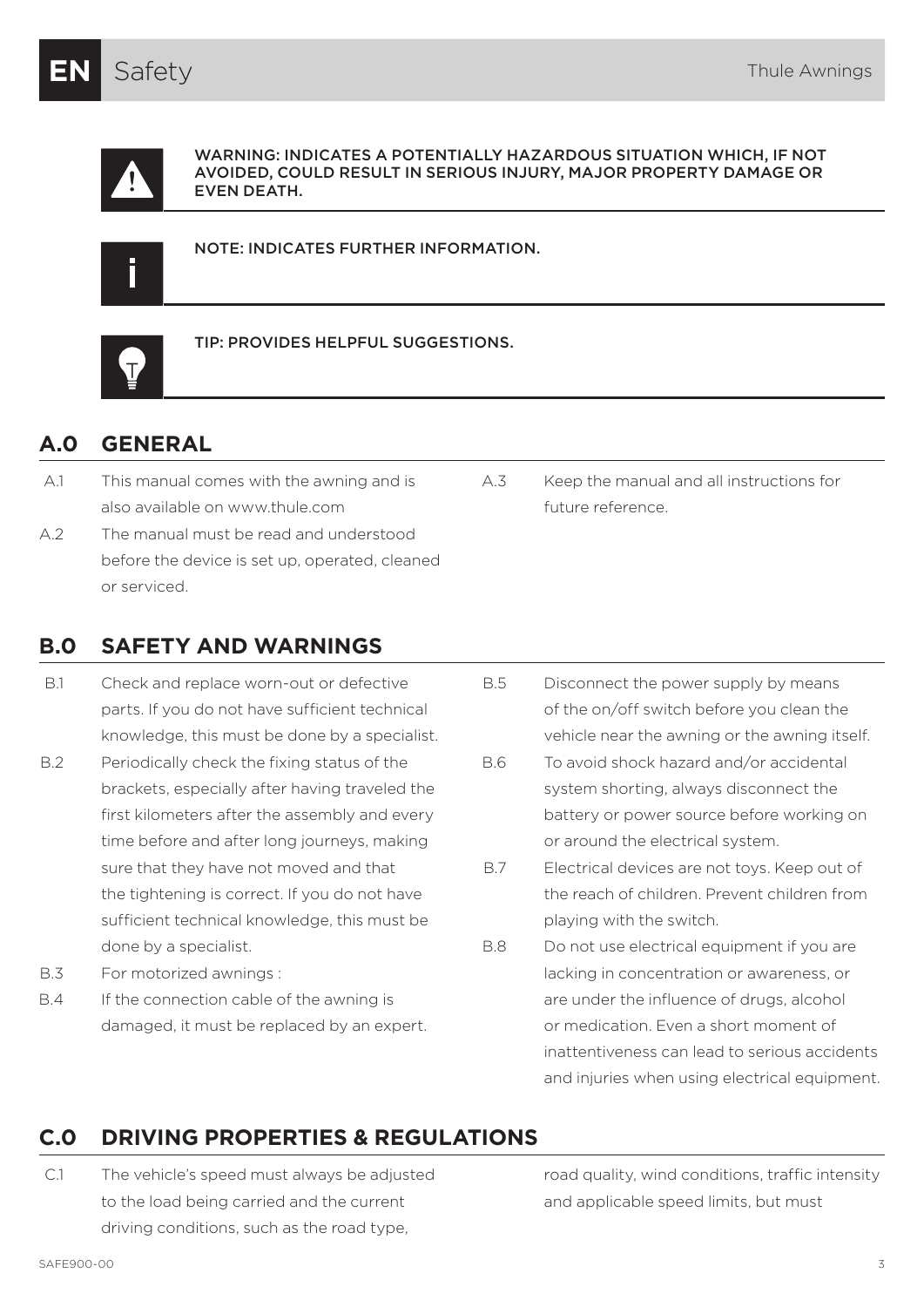under no circumstances exceed 130 km/h. Applicable speed limits and other traffic regulations must always be observed.

C.2 Drive slowly over speed bumps.

C.3 Note that the vehicle's total height may increase when install a awning.

#### **D.0 INSTALLATION**

- D.1 We recommend that the installation is carried out by qualified personnel and in compliance with current local regulations. Improper installation can lead to serious injury.
- D.2 Before installation, ensure compatibility with the vehicle on which the product must be installed. A full check that the wall is sufficiently solid and suitable for guaranteeing the resistance of the anchoring points is always mandatory.
- D.3 Check with the assembly instructions that all the necessary parts are present.

#### **E.0 MAINTENANCE**

- E.1 Remove any debris (twigs, leaves or similar) lying on the awning fabric to prevent abrasions, stains and mildew. The awning can also get damaged when it is retracted.
- E.2 "Risk of damage!
	- Never clean the awning with a highpressure cleaner.

- Do not use abrasive cleaning agents or hard objects during cleaning, as these can damage the product. Use only a soft cloth or soft brush."

- E.3 Do not use oil-based cleaners or any caustic, granulated, or abrasive type cleaners on your Thule product.
- E.4 Mildew is a fungus growth that looks like dirt. Vinyl coated polyester fabrics are mildew resistant because of a chemical biocide in the vinyl coating. Under ordinary conditions, mildew will not appear. However, in areas

## **F.0 ENVIRONMENT**

F.1 Place the packaging material in the appropriate recycling waste bins wherever possible. If you wish to finally dispose of the

- D.4 If there is insufficient space above the door after the awning is mounted, the door must remain closed when retracting or extending to avoid the door making contact with the arms or the front panel. The required space depends on the design of the door (door width, swing or sliding door) as well as the set angle of inclination of the awning.
- D.5 The adapters must support the awning at the awnings spring arms for a correct and stable mounting. When this is not possible use a full length adapter.

where high temperature and humidity are common, mildew can be a problem and require the material to be washed more frequently. Thoroughly rinse the fabric with clean water and allow to air dry completely before rolling up the awning.

- E.5 If required, lubricate the joints of the awning with paraffin wax, teflon oil or silicone oil.
- E.6 Check the awning regularly for any imbalance and wear, as well as damage to major parts.
- E.7 Only retract the awning, when the fabric is free of debris (branches, leaves or similar). Otherwise the awning can be damaged.
- E.8 Only retract the awning if it is wet for safety reasons. Extend it again as soon as possible. Otherwise, mildew or stains can form or the colour may fade.

product, ask your local recycling centre or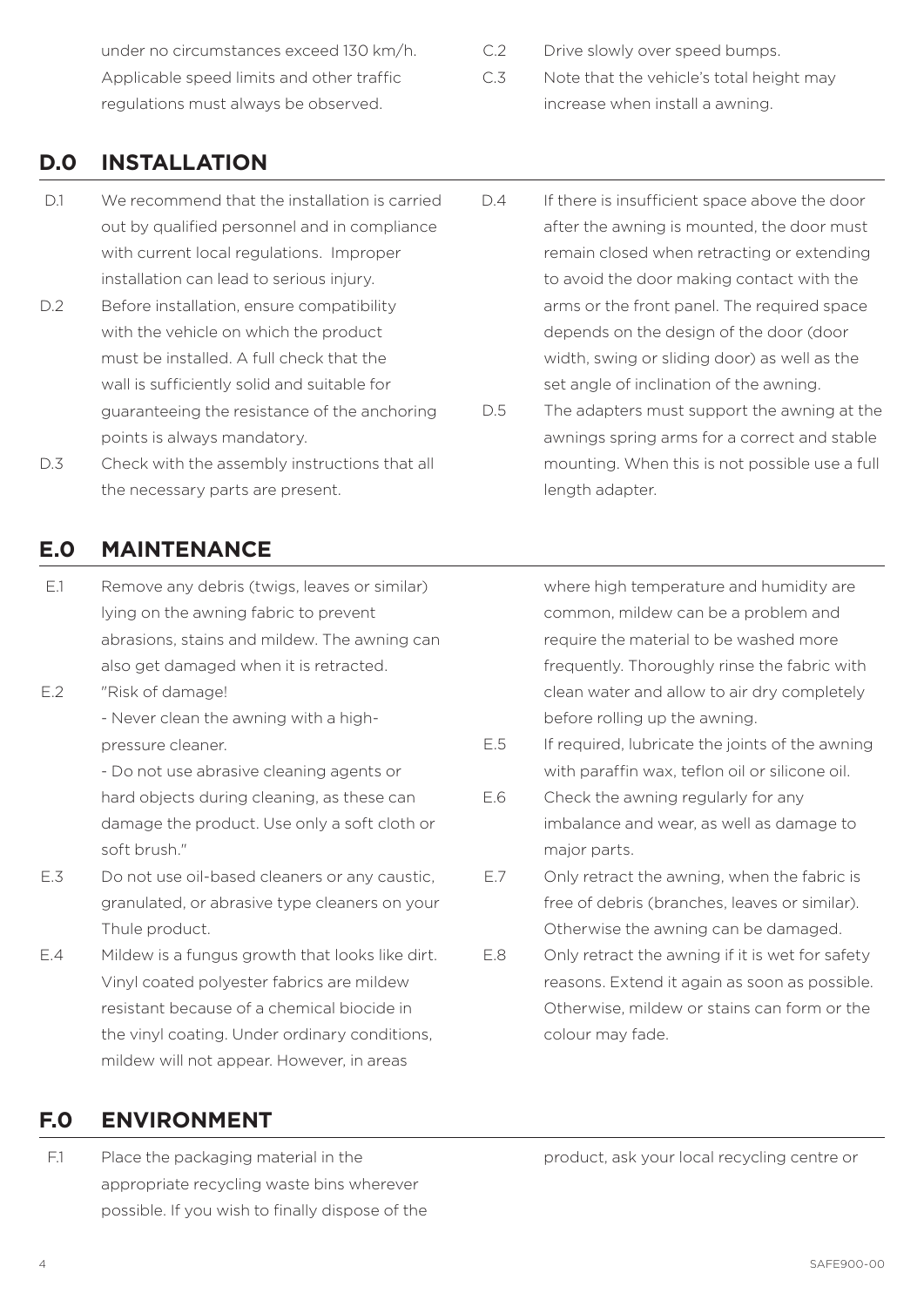specialist dealer for details about how to do this in accordance with the applicable disposal regulations.

- F.2 For motorized awnings or electrical accessories :
- F.3 "The WEEE symbol on the device, the accessory or the packaging, indicates that this device may not be treated as unsorted municipal waste, but must be collected separately! Within the countries of the EU, the device

## **G.0 WARRANTY**

- G.1 The Thule Guarantee will cover any defect or damage affecting your Thule product. Even damage caused by normal wear and tear or the natural discoloration of materials for 2 years from the date of purchase by the end consumer. The Thule Guarantee gives you specific legal rights. It does not affect any statutory rights that you have as a purchaser of a defective product.
- G.2 The warranty covers replacement of parts arising from defects and from the inability of the awning to perform its intended function.
- G.3 In case of a defect, consult your dealer with the original invoice.
- G.4 Defects, which in our judgment occur from misuse, negligence or accident, are out of Thule's control and not covered by the warranty. In addition, the warranty does not apply if the product is installed or handled improperly or if the awning has been altered in any way or has been repaired by unqualified personnel, or if the serial number and/or date has been altered. In case of use of non-original Thule accessories, the warranty will be declared invalid.
- G.5 It's not allowed to attach an inflatable tent to the front (lead) rail of the awning. In case of misuse of the awning, the warranty will be declared invalid.
- G.6 Should the end consumer wish to return a product, contact your RV dealer directly.

must be presented at an official collection point for the recycling of waste electrical and electronic equipment . In other European or foreign countries, use the local collection systems for disposing electrical and electronic equipment.

By disposing the device in the proper manner, you help to avoid environmental damage and risk to public health. The recycling of materials contributes to the conservation of natural resources."

- G.7 Returned goods should be packed in solid wrapping.
- G.8 No other warranty is given and no representative is authorised to give any warranty or assume liability by words or action under any warranty other than that is contained herein. This warranty is expressly in lieu of any other expressed or implied warranty of whatever nature and expressly excludes any other or further liability.
- G.9 "Thule reserves the right to: Repair the item falling under the terms of the Thule Guarantee. Replace the item if the damage or defect cannot be repaired. Offer a similar product of comparable value, or refund the price paid, if we cannot replace with the same model. The Thule Guarantee does not cover defects resulting from conditions beyond Thule's control. These include, but are not limited to, misuse, overloading, or from failure to assemble, mount or use the product or its accessories in accordance with Thule's written instructions, guidelines, and safety text. Nor does it cover damage to the user's vehicle, electronic devices, cargo, or to any other person or property."
- G.10 "How to report a warranty Please return your product with a filled out claims form along with proof of purchase to the point of sale. Your claim will be evaluated and, in most cases, handled at the dealer. If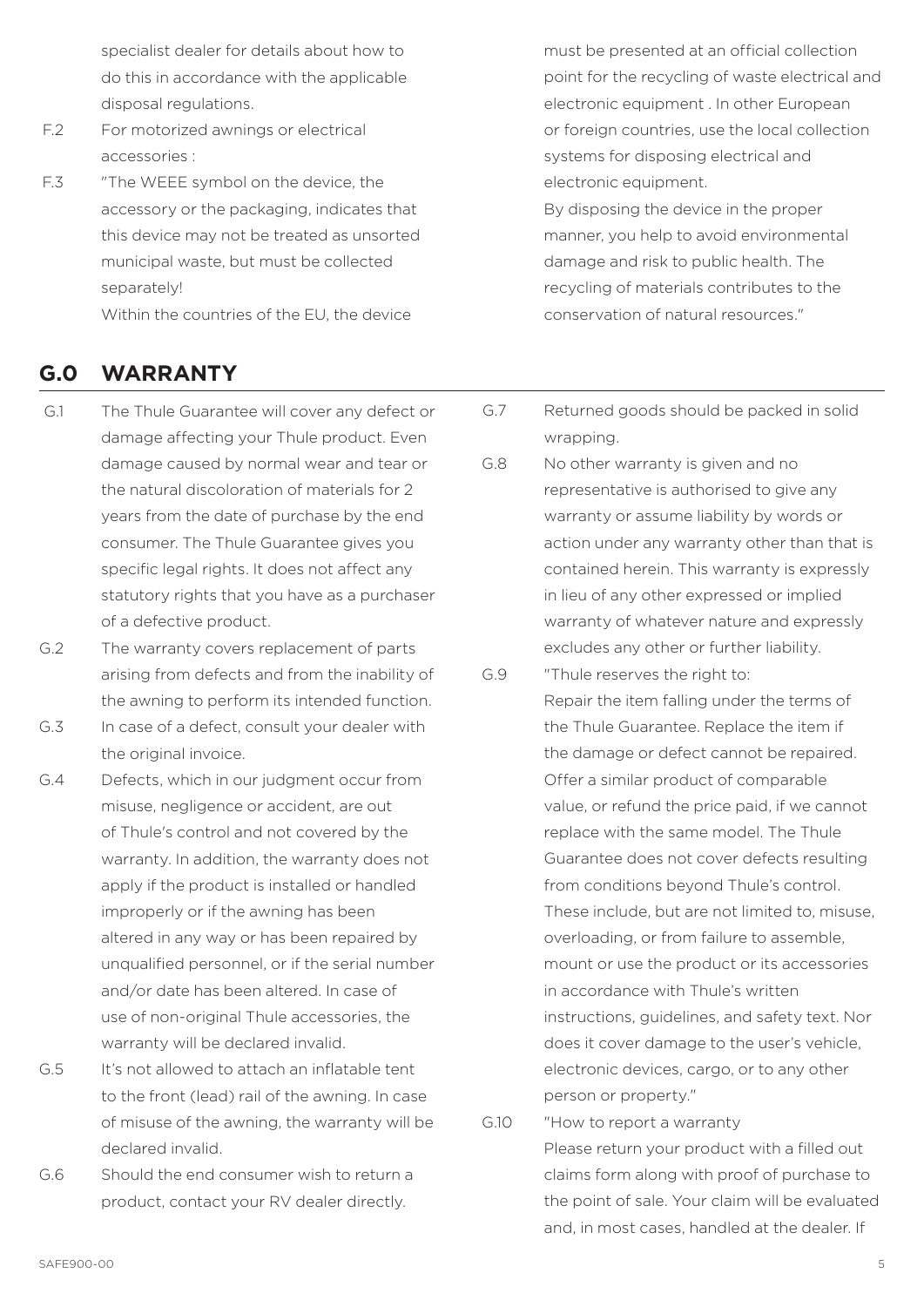further inspection is needed, the product will be sent to Thule through your dealer. "

- G.11 "Warranty and replacement parts: Thule is dedicated to providing exceptional products that are quality tested and guaranteed against defects in materials and workmanship. Only use replacement parts supplied or recommended by Thule. Replacement parts are available for purchase at your local Thule dealer. You can find the closest Thule Dealer by using our dealer locator on Thule com."
- G.12 "Manufacturer and seller expressly disclaim any and all liability for personal injury, property damage or loss, whether direct, indirect, or incidental, resulting from the incorrect attachment, improper use, inadequate maintenance, or neglect of this product.

We warrant this product to the first consumer to be free from defect in material and workmanship for 2 years from the date of purchase."

G.13 The awnings are produced with a high quality standard, but some of the characteristics of the materials (as little imperfections on paint or linearity of aluminium profiles; little marks or light deformations of plastic parts),

#### which could be interpreted as defects, derive from the materials and from the specific work processes, and these characteristics occur even though Thule uses advanced and innovative machine production techniques. These characteristics are not considered as a replacement.

- G.14 This manual provides operational procedures for the thule awning. Operating the thule awning in any other manner than described may result in personal injury, damage to the recreational vehicle unit or the awning assembly as well as voiding the thule warranty.
- G.15 If a user uses a non Thule accessory on a Thule awning, it will invalidate the warranty on the awning.
- G.16 This Limited Warranty gives you specific legal rights. You may also have other legal rights that vary by country or jurdisdiction. Similarly, some of the limitations in this limited warranty may not apply in certain countries or jurisdictions. The terms of this limited warranty apply to the extent permitted by applicable law. For a full description of your legal rights you should refer to both this limited warranty and the laws applicable in your jurisdiction.

# **H.0 TROUBLESHOOTING**

H.1 In case of problems please contact your local Thule dealer indicating the data on the label that can be found inside the awning. Consult our website for spare parts drawing: www.thule.com